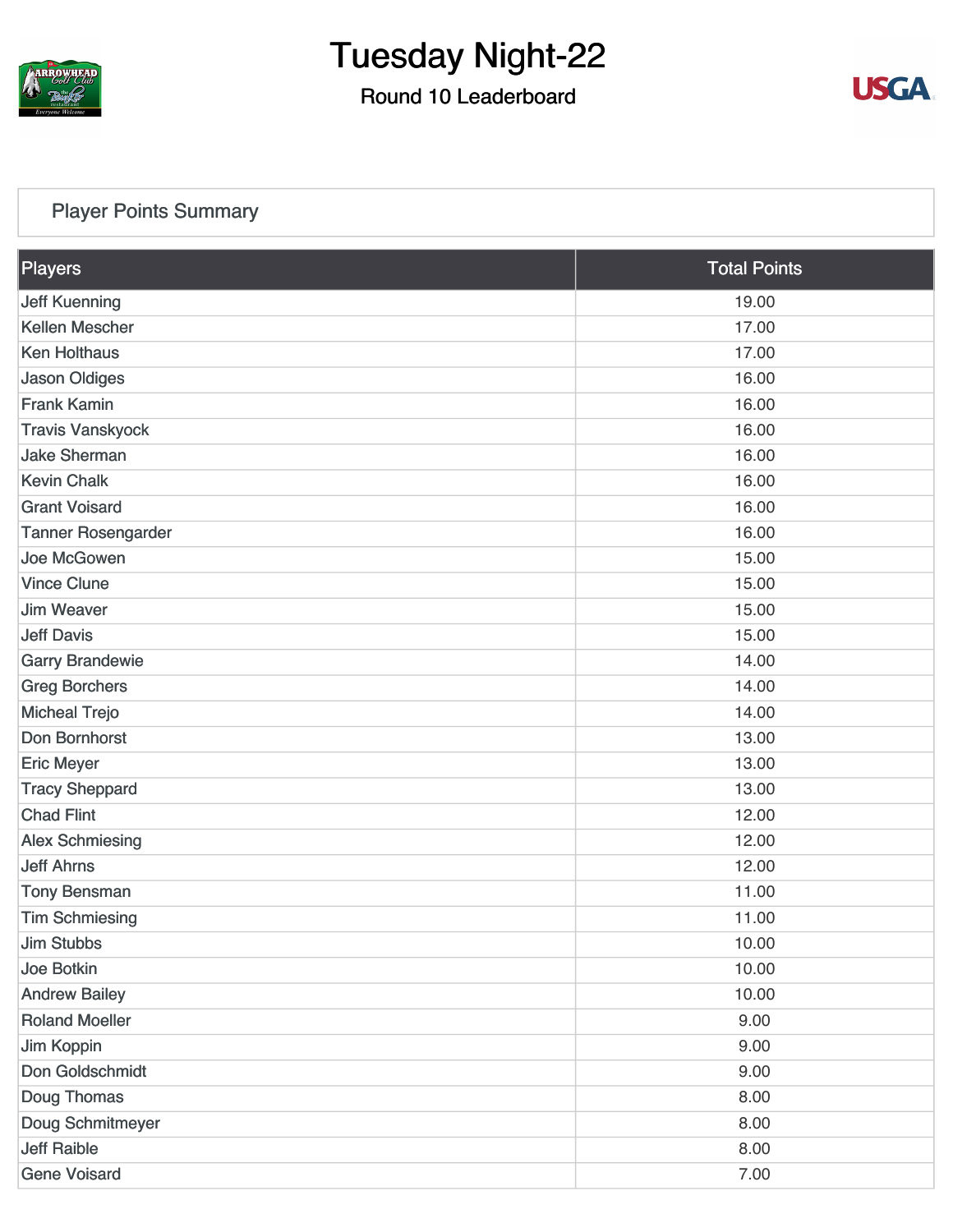

### Round 10 Leaderboard



| <b>Jack Stueve</b>     | 7.00   |
|------------------------|--------|
| <b>Bill Cunningham</b> | 7.00   |
| <b>Phil Deschner</b>   | 7.00   |
| <b>Randy Elsass</b>    | 6.00   |
| Jerry Bergman          | 6.00   |
| <b>Keith Meyer</b>     | 6.00   |
| <b>Jerry Newman</b>    | 6.00   |
| Dan Westgerdes         | 6.00   |
| <b>Tyler Nosek</b>     | 6.00   |
| <b>Steve Myers</b>     | 6.00   |
| <b>Terry Griner</b>    | 5.00   |
| Joe Wolf               | 5.00   |
| <b>Mike Flynn</b>      | 3.00   |
| <b>Total Points</b>    | 528.00 |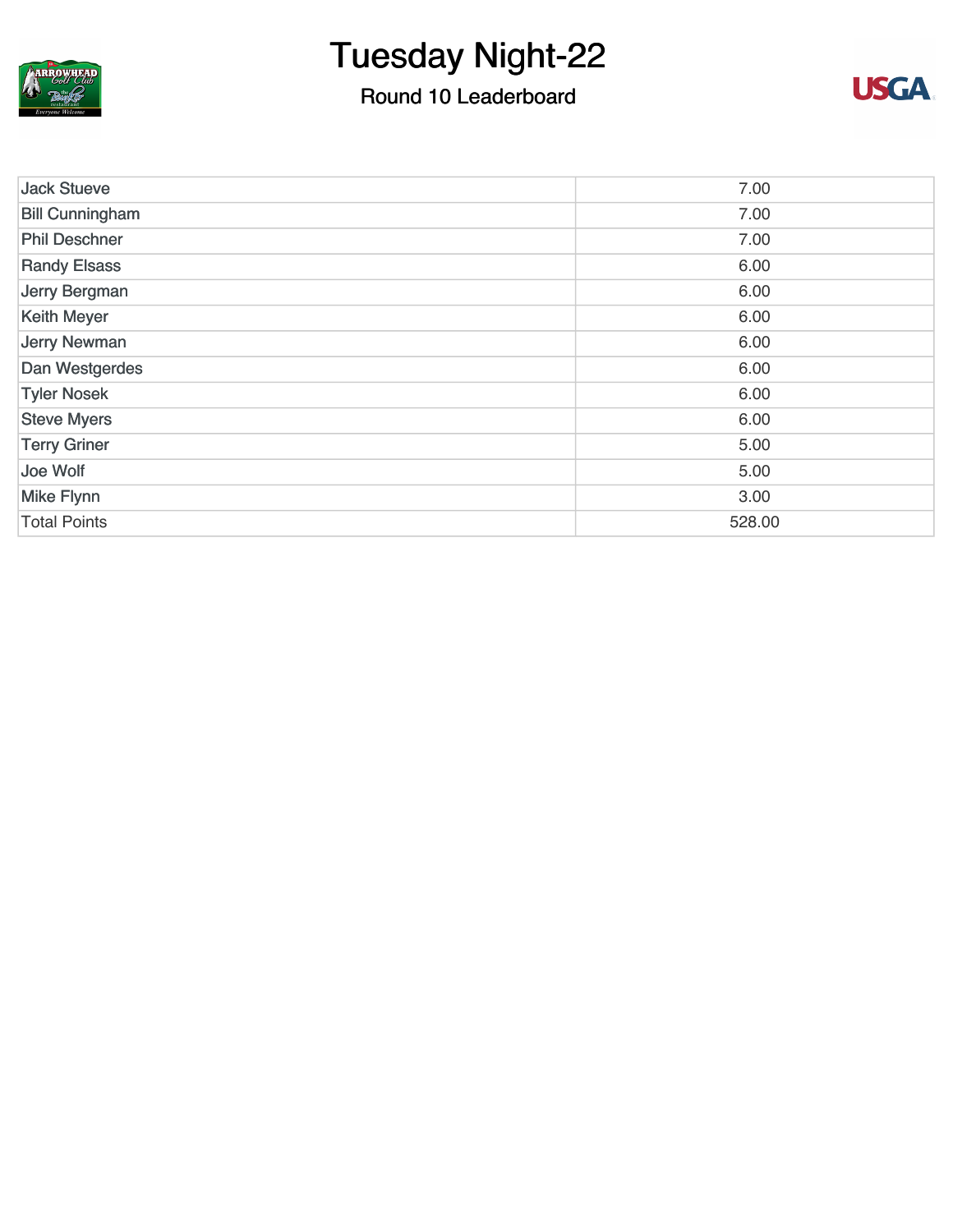

### Round 10 Leaderboard



### [Team Points Summary](https://static.golfgenius.com/v2tournaments/team_points?league_id=8105993687684621485&round_id=8105995562169410790)

| <b>Teams</b>                | <b>Total Points</b> |
|-----------------------------|---------------------|
| <b>MAP Transportation</b>   | 55.00               |
| <b>Brucken Pub</b>          | 54.00               |
| Keith T-T                   | 48.00               |
| <b>Master Maintenance</b>   | 48.00               |
| <b>Garmann Miller</b>       | 47.00               |
| <b>Willy's Tavern</b>       | 45.00               |
| <b>Lincoln Electric</b>     | 43.00               |
| <b>Primary Eyecare</b>      | 41.00               |
| <b>Dorsten Construction</b> | 40.00               |
| <b>Karls Place</b>          | 40.00               |
| <b>Globus Printing</b>      | 34.00               |
| <b>Edward Jones</b>         | 33.00               |
| <b>Total Points</b>         | 528.00              |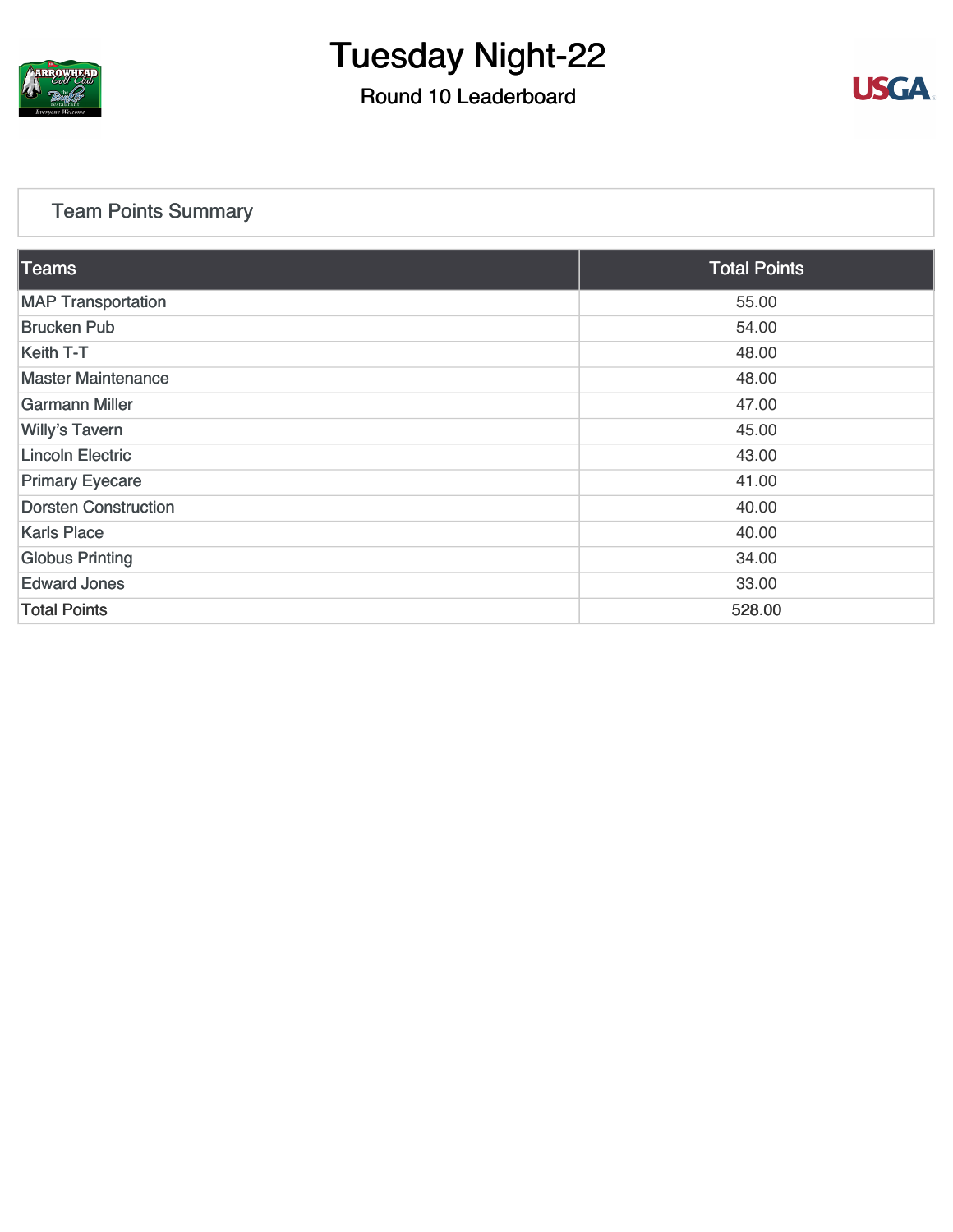

Round 10 Leaderboard



### [Match Play](https://static.golfgenius.com/v2tournaments/8105996275402417361?called_from=&round_index=10)

| <b>Points</b> | Player                                       | Match       | Player                                       | <b>Points</b> |
|---------------|----------------------------------------------|-------------|----------------------------------------------|---------------|
| 12.00         | <b>Lincoln Electric (Chad Flint)</b>         | 2 & 1       | Willy's Tavern (Joe Botkin)                  | 10.00         |
| 9.00          | Lincoln Electric (Don Goldschmidt)           | <b>Tied</b> | Willy's Tavern (Don Bornhorst)               | 13.00         |
| 7.00          | <b>Lincoln Electric (Gene Voisard)</b>       | 3 & 1       | <b>Willy's Tavern (Vince Clune)</b>          | 15.00         |
| 15.00         | <b>Lincoln Electric (Jeff Davis)</b>         | 4 & 3       | Willy's Tavern (Jack Stueve)                 | 7.00          |
| 15.00         | <b>MAP Transportation (Jim Weaver)</b>       | 3 & 1       | <b>Edward Jones (Bill Cunningham)</b>        | 7.00          |
| 16.00         | <b>MAP Transportation (Jason Oldiges)</b>    | 2 & 1       | <b>Edward Jones (Dan Westgerdes)</b>         | 6.00          |
| 8.00          | <b>MAP Transportation (Jeff Raible)</b>      | 2 & 1       | <b>Edward Jones (Garry Brandewie)</b>        | 14.00         |
| 16.00         | <b>MAP Transportation (Travis Vanskyock)</b> | 2 & 1       | <b>Edward Jones (Randy Elsass)</b>           | 6.00          |
| 16.00         | Master Maintenance (Grant Voisard)           | 3 & 1       | <b>Dorsten Construction (Tyler Nosek)</b>    | 6.00          |
| 13.00         | Master Maintenance (Tracy Sheppard)          | <b>Tied</b> | <b>Dorsten Construction (Roland Moeller)</b> | 9.00          |
| 16.00         | Master Maintenance (Kevin Chalk)             | 3 & 1       | <b>Dorsten Construction (Jerry Newman)</b>   | 6.00          |
| 3.00          | Master Maintenance (Mike Flynn)              | 4 & 2       | <b>Dorsten Construction (Jeff Kuenning)</b>  | 19.00         |
| 8.00          | <b>Primary Eyecare (Doug Schmitmeyer)</b>    | 1 up        | <b>Garmann Miller (Micheal Trejo)</b>        | 14.00         |
| 12.00         | <b>Primary Eyecare (Jeff Ahrns)</b>          | 1 up        | <b>Garmann Miller (Jim Stubbs)</b>           | 10.00         |
| 5.00          | <b>Primary Eyecare (Terry Griner)</b>        | 3 & 2       | Garmann Miller (Kellen Mescher)              | 17.00         |
| 16.00         | Primary Eyecare (Jake Sherman)               | 5 & 3       | <b>Garmann Miller (Steve Myers)</b>          | 6.00          |
| 11.00         | <b>Brucken Pub (Tony Bensman)</b>            | <b>Tied</b> | <b>Globus Printing (Tim Schmiesing)</b>      | 11.00         |
| 10.00         | <b>Brucken Pub (Andrew Bailey)</b>           | 2 & 1       | <b>Globus Printing (Alex Schmiesing)</b>     | 12.00         |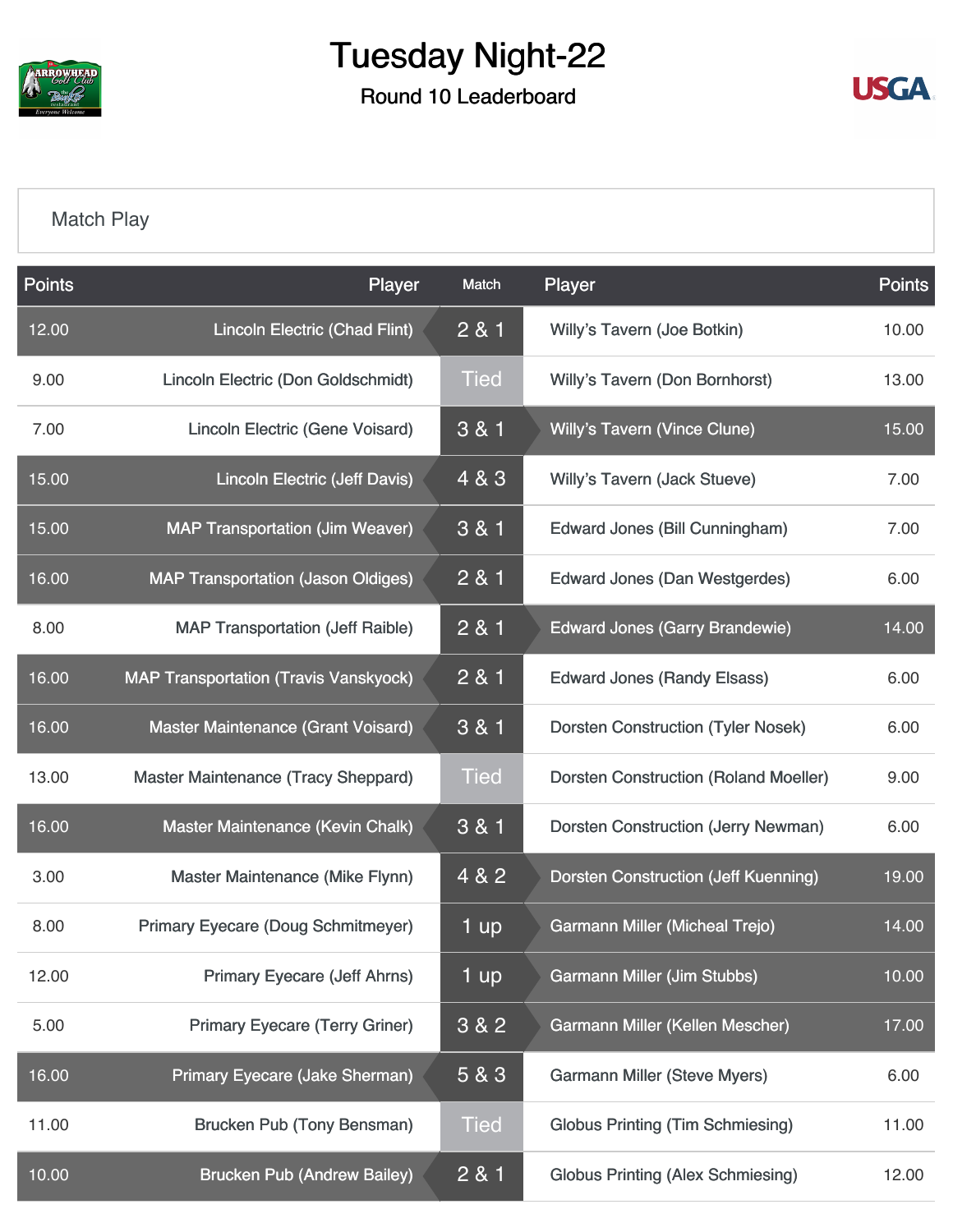

### Round 10 Leaderboard



| 17.00                                 | <b>Brucken Pub (Ken Holthaus)</b> | 4 & 2       | <b>Globus Printing (Joe Wolf)</b><br>5.00 |       |
|---------------------------------------|-----------------------------------|-------------|-------------------------------------------|-------|
| 16.00                                 | <b>Brucken Pub (Frank Kamin)</b>  | 4 & 3       | <b>Globus Printing (Jerry Bergman)</b>    | 6.00  |
| 15.00                                 | Keith T-T (Joe McGowen)           | 2 up        | Karls Place (Phil Deschner)               | 7.00  |
| 6.00                                  | Keith T-T (Keith Meyer)           | 2 & 1       | Karls Place (Tanner Rosengarder)          | 16.00 |
| 14.00                                 | Keith T-T (Greg Borchers)         | 1 up        | Karls Place (Doug Thomas)                 | 8.00  |
| 13.00                                 | Keith T-T (Eric Meyer)            | <b>Tied</b> | Karls Place (Jim Koppin)                  |       |
| <b>Total Points Allocated: 528.00</b> |                                   |             |                                           |       |